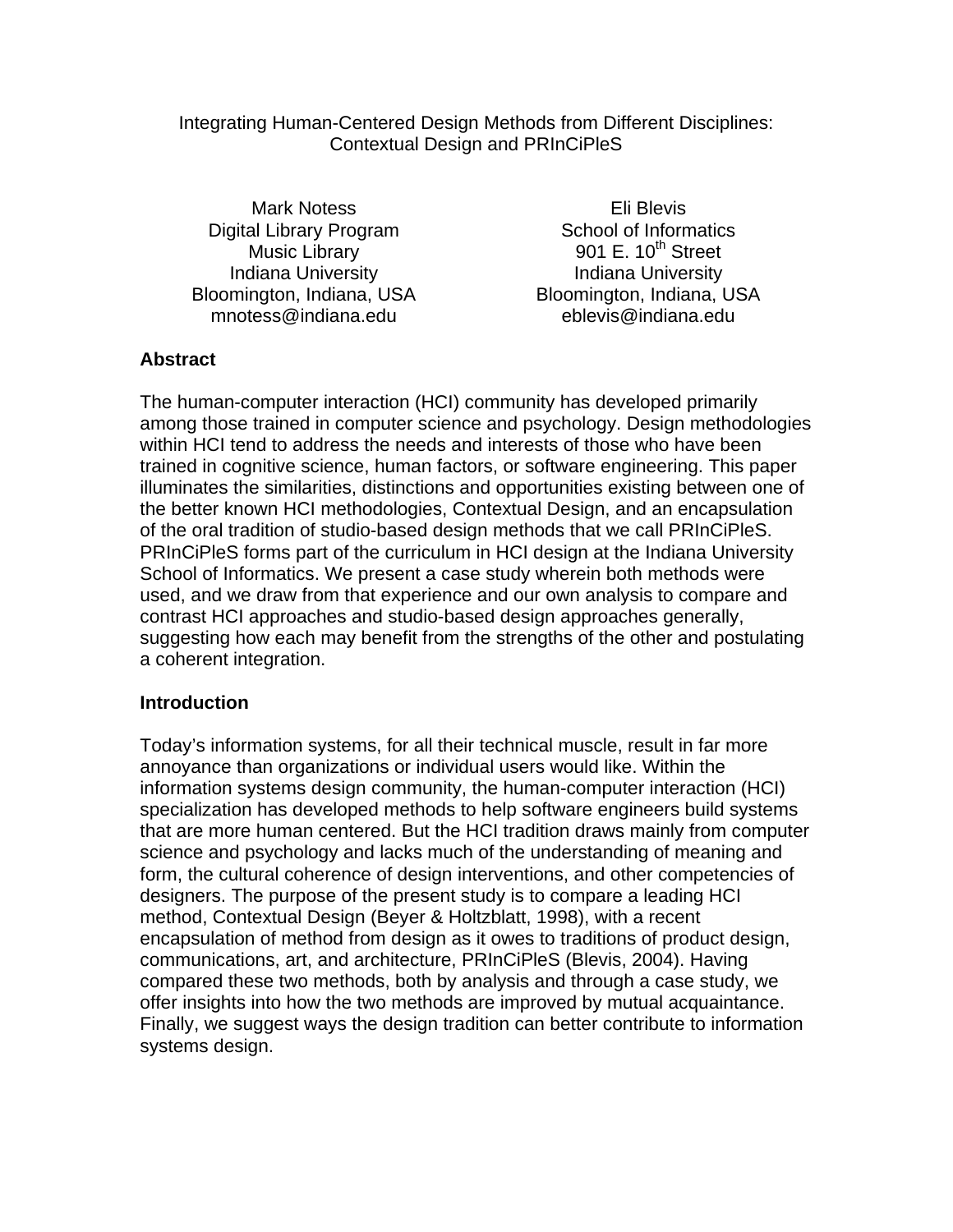## **Contextual Design**

Contextual Design has developed within the information systems design practice of the high-tech industry. Many HCI methods are point techniques for addressing a particular need during product development: user testing, heuristic evaluation, task analysis, personas, use cases, etc. Even articulations of HCI design processes such as are found in Preece, et al. (2002) merely lay out broad stages of design activity and suggest a broad range of HCI techniques that may be used within each stage.

Contextual Design is one of a very few comprehensive methodologies to emerge within HCI that actually prescribes a set of techniques and representations. Another comprehensive approach which bears mention is Carroll's Scenario-Based Design (Carroll, 2000). Contextual Design is more fully elaborated than Scenario-Based Design, and it has been taught and written about as a coherent methodology for a longer period of time. Contextual Design provides a systematic method whereby interdisciplinary design teams can use data gathered through field observations to arrive at a shared understanding of work processes, participants, and environments. Various models capture this understanding and drive a work redesign and validation process, resulting in an implementable system design. Table 1 shows the six steps of Contextual Design in summary form.

Contextual Design is a team-based design process. After the interdisciplinary design team forms, the team members agree on the work context (type of work or activity) they will explore, and they identify a focus within the context. Contextual Design specifies activities for each step as well as deliverables resulting from those activities.

Contextual Design has been taught and used in the IT industry for over a decade and has been applied to such varied design problems as enterprise portals, system administration tools, and library systems (Holtzblatt, 2001; Rockwell, 1999; Curtis, et al. 1999; Normore, 1999).

# **PRInCiPleS**

At the School of Informatics at Indiana University, we teach a design method of our own invention we call the PRInCiPleS method of design. PRInCiPleS is an acronym for *Predispositions, Research, Insights, Concepts, Prototypes,* and *Strategies.* The PRInCiPleS steps are analogous to steps of an idealized scientific process—*initial hypotheses, prior art, research hypotheses, experiment design, experiments,* and *peer review*; these are simply analogies, not equivalences. PRInCiPleS is inspired by the tradition of design methods as interpreted by the second author, a former faculty member at the Institute of Design in Chicago. PRInCiPleS is not as well known in the design world as Contextual Design is in the HCI world. In fact, PRInCiPleS is just our version or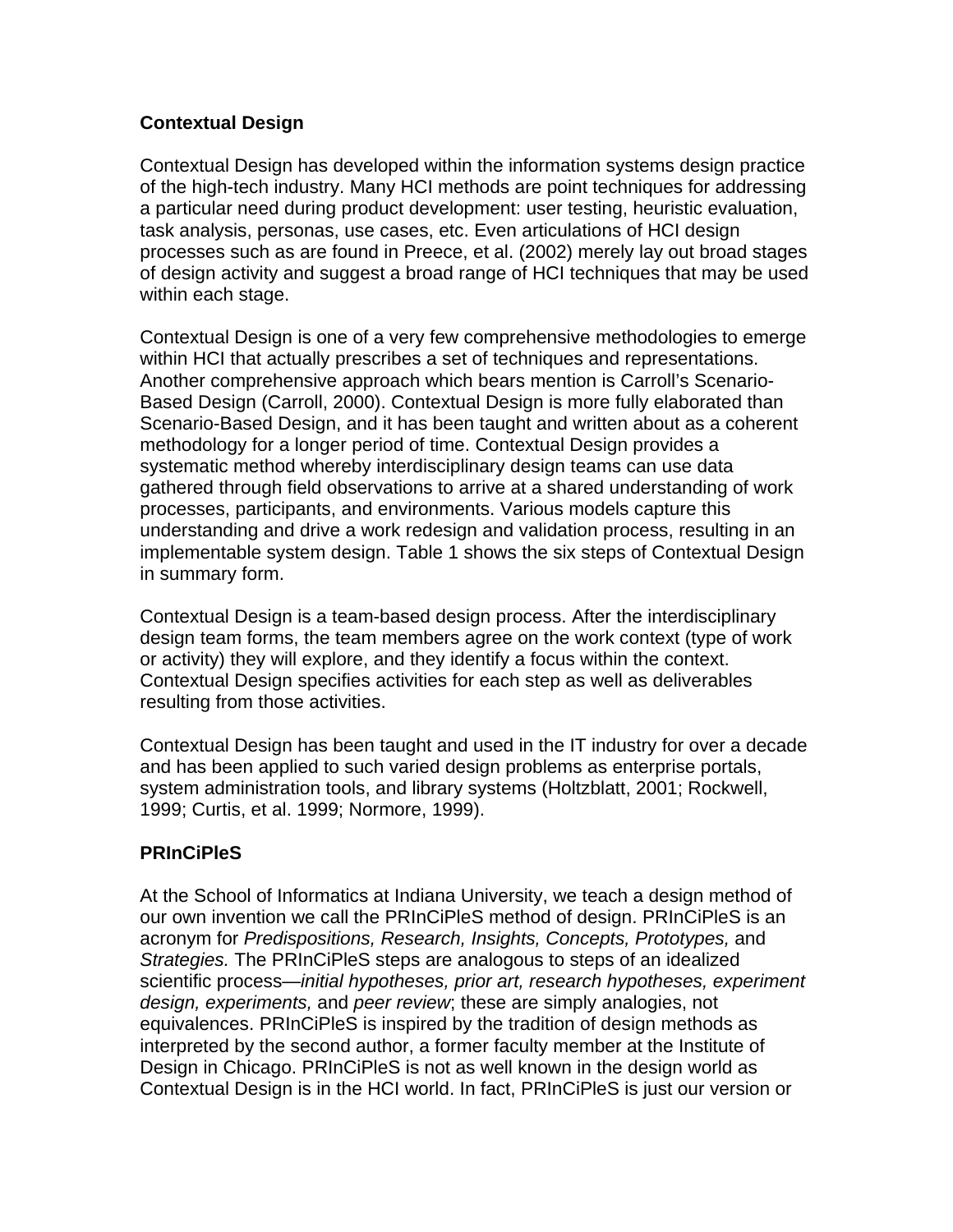account of a representative design method in the sense of design methods that owe to traditions of art, architecture, and product design, but it may serve here to represent those design methods.

| <b>Step</b>   | apio 1. Contontadi Dobigni Ctopo<br><b>Activities and Deliverables</b>             |  |  |
|---------------|------------------------------------------------------------------------------------|--|--|
| contextual    | pairs of design team members observe work practice in the field,                   |  |  |
| inquiry       | co-interpreting data with users                                                    |  |  |
| work          | back with the design team, replay the story of what was                            |  |  |
| modeling      | observed while other team members create diagrammatic                              |  |  |
|               | models to organize and represent what was observed:                                |  |  |
|               | sequence model – intents, steps                                                    |  |  |
|               | • flow model – movement of work between people in the form of                      |  |  |
|               | communication or artifacts                                                         |  |  |
|               | cultural model - pressures, influences and emotions within the<br>work environment |  |  |
|               | physical model - workspace layout, computer screen layout,                         |  |  |
|               | network topology, etc.                                                             |  |  |
|               | artifact model – objects created or used to accomplish work                        |  |  |
| consolidation | design team looks across multiple sets of models to combine                        |  |  |
|               | data in a way that shows the larger patterns without hiding                        |  |  |
|               | details and differences                                                            |  |  |
| work          | design team uses consolidated models to share findings with the                    |  |  |
| redesign      | larger community of stakeholders and conducts a visioning                          |  |  |
|               | session to generate ideas for improving users' work; one or more                   |  |  |
|               | ideas are selected for storyboarding                                               |  |  |
| user          | a system design is created by walking through a storyboard to                      |  |  |
| environment   | identify the main components ("focus areas") of the system and                     |  |  |
| design        | the necessary pathways or connections between them                                 |  |  |
| paper         | low-fidelity paper prototypes are generated from the system                        |  |  |
| prototyping   | design; prototypes are taken back into users' contexts and users                   |  |  |
|               | "operate" the prototypes to see if they work better than their                     |  |  |
|               | current methods; findings from prototype interviews are used to                    |  |  |
|               | validate and refine the design                                                     |  |  |

Table 1. Contextual Design Steps

PRInCiPleS is grounded in the notion that what the activity of design *is* matters less than what designs actually *are* (Blevis, 2004). PRInCiPleS is a framework for representing designs as arguments, that is plans or ex*plan*ations. Design is less a process and more an argument. Therefore, the PRInCiPleS steps are steps in an argument rather than steps in a design process. Table 2 describes the steps of a PRInCiPleS design argument. Previous to even the first step is the assumption that there exists a target population of interest to the designer and a focus on some facet of that group's needs or desires.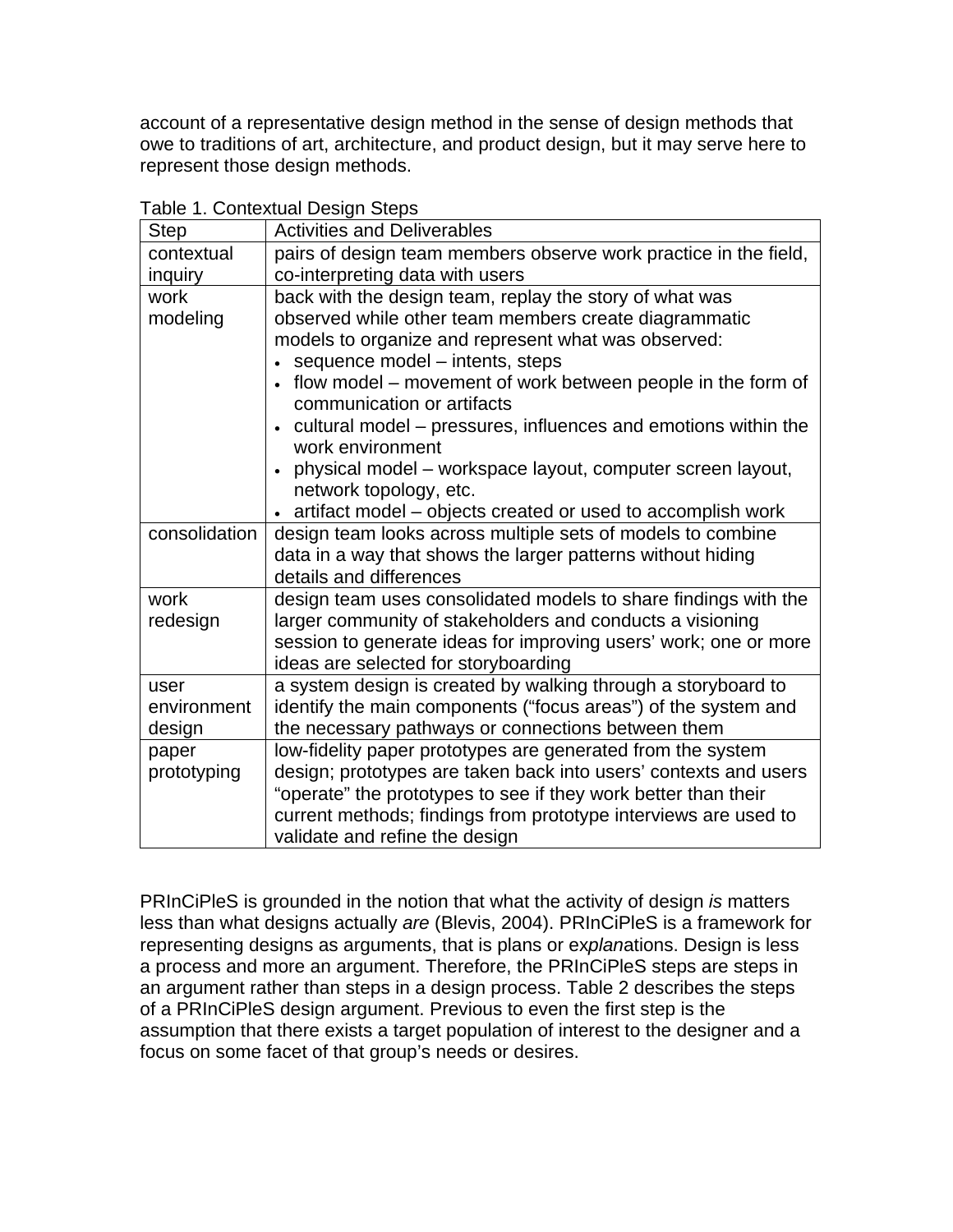Table 2. PRInCiPleS Components

| Component       | <b>Description</b>                                                                                                                                                                                                     |  |
|-----------------|------------------------------------------------------------------------------------------------------------------------------------------------------------------------------------------------------------------------|--|
| predispositions | enumeration of all significant points of view about the population<br>being designed for                                                                                                                               |  |
| research        | data from observations of the target population<br>and/or collected instances of the culture being studied<br>and/or literature review                                                                                 |  |
| insights        | interpretations of the research data that express essential<br>opportunities for improvement of the environment of the target<br>population relevant to the designer's focus and values                                |  |
| concepts        | an enumeration of design ideas germane to insights gained<br>from research, organized into systems of concepts that work<br>together coherently to create an improvement in the human<br>condition of the target group |  |
| prototypes      | high (working) and low fidelity (behavioral or exploratory) and<br>physical (appearance) expressions of selected design concepts,<br>useful for concept exploration and refinement                                     |  |
| strategies      | a proposal for moving forward, not neglecting business,<br>technical, or social and ethical issues                                                                                                                     |  |

PRInCiPleS has been applied primarily in the context of the Indiana University School of Informatics HCI program. Published accounts of design projects based on PRInCiPleS are available addressing a variety of contexts, including collocated collaborative work (Wang & Blevis, 2004) and sustainable internet participation in areas without electrical infrastructure (Blevis, *et al.*, 2004).

# **Case Study**

The first author has had significant experience applying Contextual Design at Hewlett-Packard in the development of Unix servers and software. The second author refined PRInCiPleS in both teaching and industrial contexts. In a case study of digital library systems, we used an approach drawing from both methods, finding them complementary.

In the case study, following the Contextual Design approach, we conducted contextual inquiry-style observations of voice students engaged in graduate music study. Our focus was on their information needs, particularly as those needs pertained to the music library. Data gathered over 14 separate observational sessions was modeled using the Contextual Design models and then consolidated across observations. At that point, we began following the PRInCiPleS approach to generating concepts, selecting prototypes, and constructing a cohesive design argument.

We cannot present the Contextual Design work models in this short paper. One of the consolidated models has been published elsewhere (Notess, 2004b), and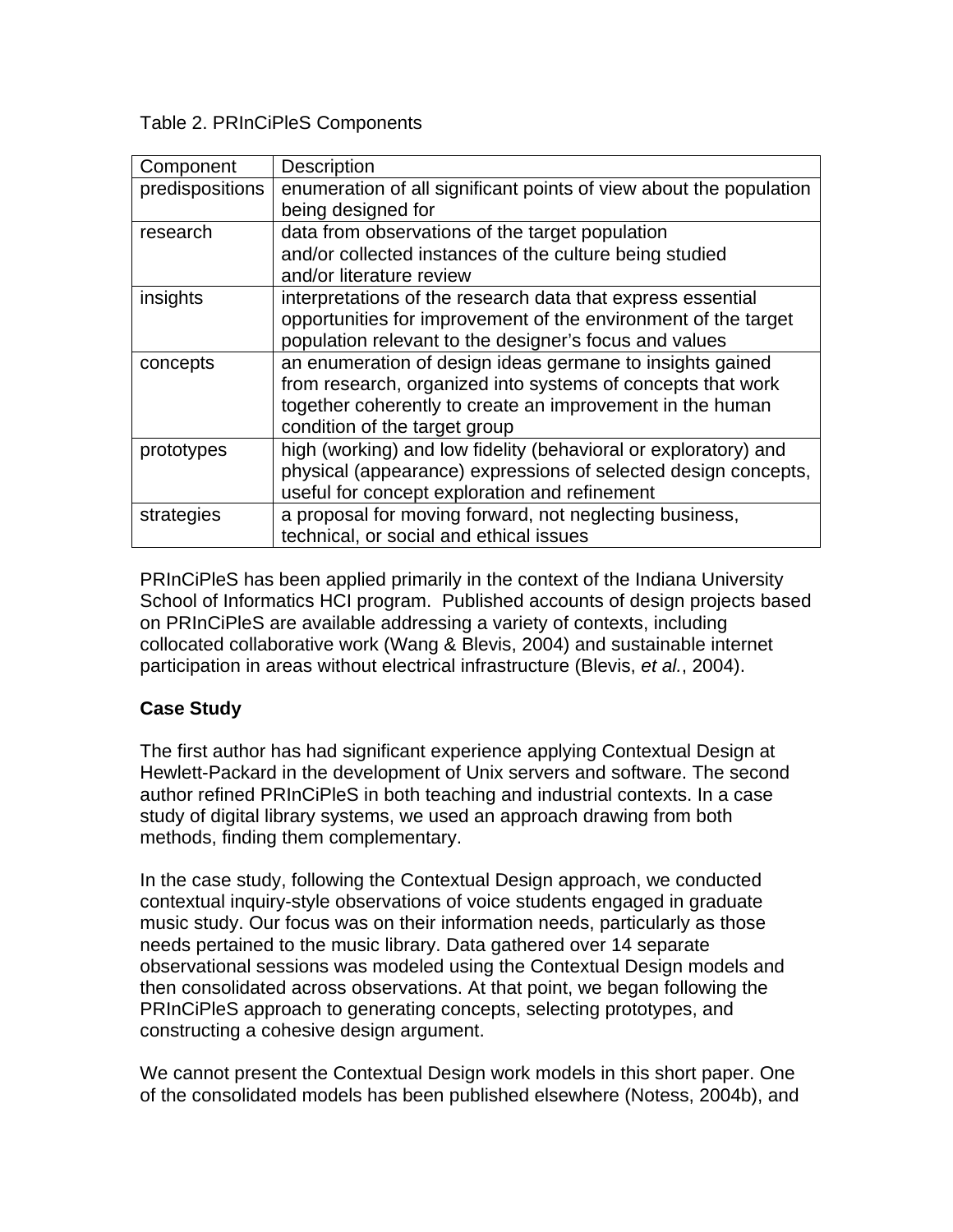examples of all Contextual Design work models are also available elsewhere (Notess, 2004a, or Beyer & Holtzblatt, 1998). A characteristic of Contextual Design deliverables is that they fit much better on the walls of a room than in a conference paper. We can, however, show a high-level diagram of the design argument we obtained at the end of the process. This diagram is not the public form of the design argument, but it will serve here as a summary of the result (Figure 1). The final step, Strategy, is omitted from the figure, but the implementation strategy follows from the three prototypes.



Figure 1. PRInCiPleS-Based Design Argument Summary : Design Intervention Plan for the Digital Music Library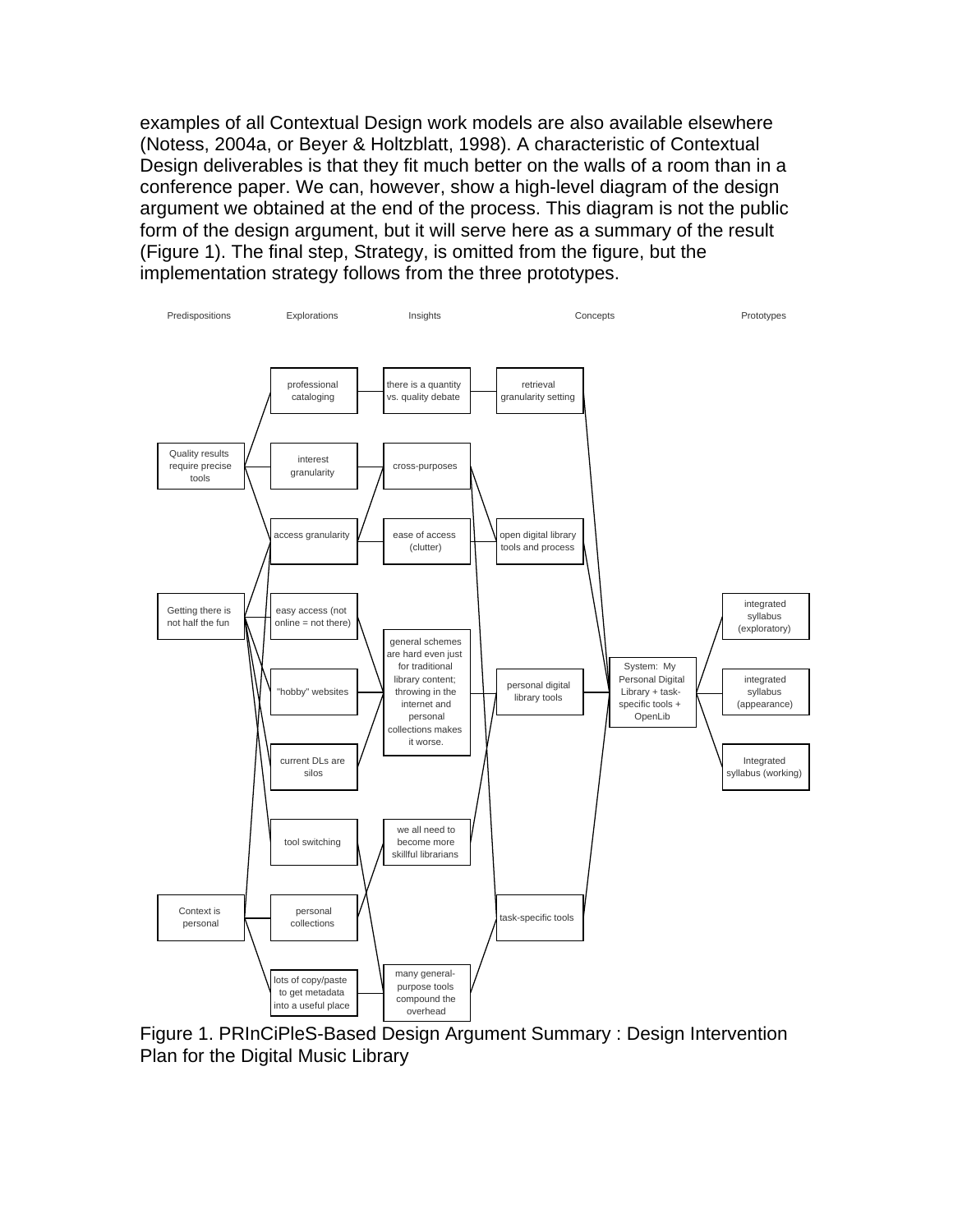# **Comparison**

As a result of our case study and in subsequent analysis and reflection, we identified the following similarities and differences between Contextual Design and PRInCiPleS.

Similarities:

- initial identification of a target population and focus of attention for exploration
- use of field observations and artifact analysis/collection to understand the target population
- emphasis upon chains of reasoning to keep the design coherent and databased
- reliance upon creative leaps to generate design alternatives from contextual understandings (in Contextual Design, this occurs in the "work redesign" step; in PRInCiPleS in the transitions from "insights" to "concepts")
- use of iterative refinement through prototyped interventions

Differences:

- Contextual Design emphasizes a rigorous team process—indeed the necessity of working in an interdisciplinary team—whereas PRInCiPleS does not insist on a team effort.
- Contextual Design specifies the use of well-defined, detailed representations of user data and system design. PRInCiPleS does not specify what the representation should be for these.
- Contextual Design representations are geared toward detailed data for the design team; PRInCiPleS lends itself well to creating compelling communication of design arguments via slide sets and presentations.
- PRInCiPleS requires that a design is defended along a triumvirate of dimensions: technological possibility, enterprise viability, and social value. Contextual Design is centered in user needs and does not directly address these dimensions.
- PRInCiPleS is more a rhetorical framework than a design method. The order of the argument need not dictate the order of the design work.

The most striking difference between the methods is not the methods themselves but the skills of the people who use them. For example, Contextual Design is designed for people whose formal design training may not have been humancentered at all: "In our approach to process design, we recognize that much of what we do is to make explicit and public things that good designers do implicitly." (Beyer and Holtzblatt, 1998, p. 21). PRInCiPleS assumes its practitioners are working more in a studio-based design tradition, where certain behaviors are assumed, such as concept enumeration: "One of the most salient features of design culture is the ability of its learners and practitioners to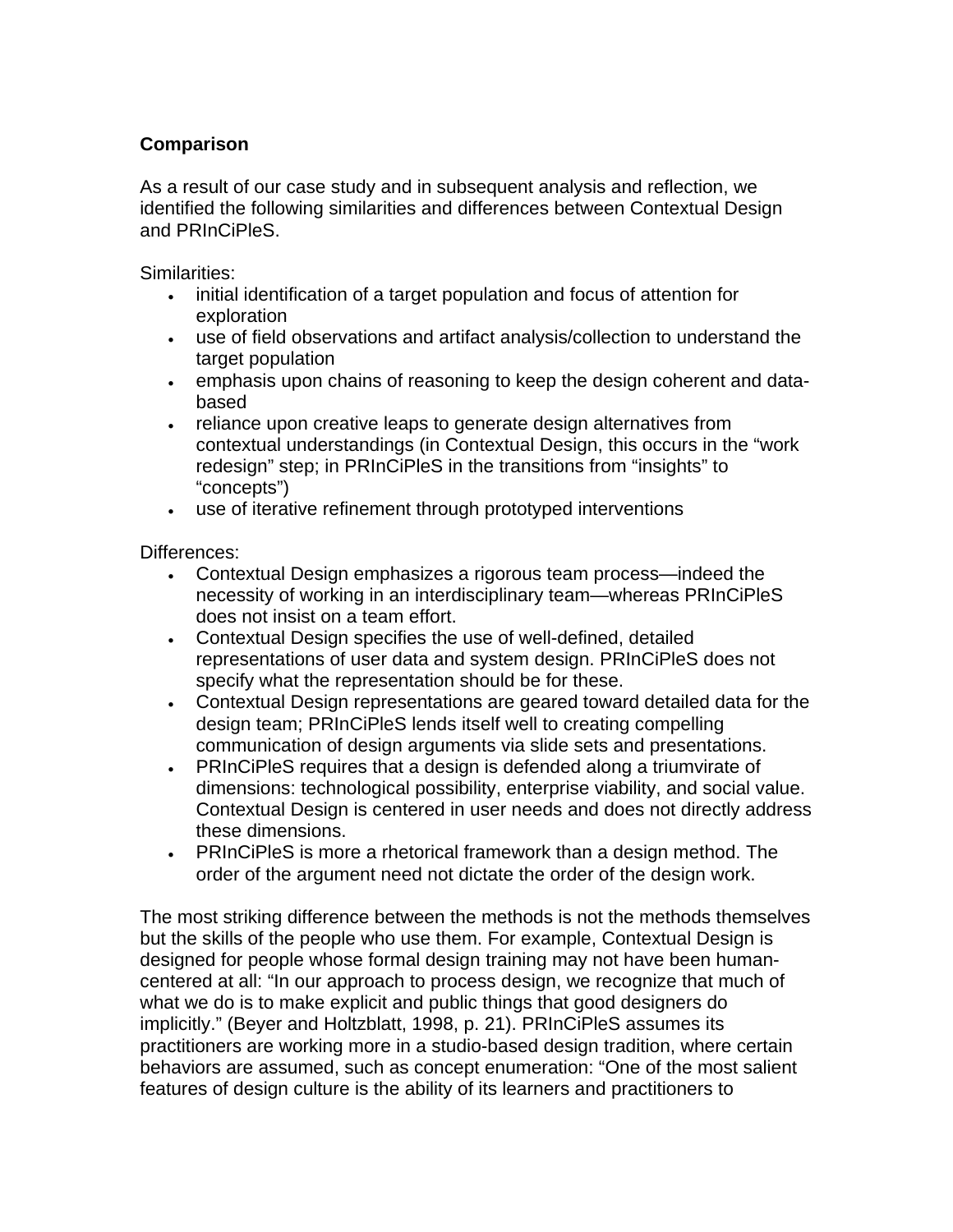generate many divergent concepts and the willingness to discard concepts" (Blevis, et al., 2004). PRInCiPleS assumes the standard design techniques for generating concepts. Neither does it specify the techniques to be used to explore contexts of use or represent data. Contextual Design assumes its practitioners need to have appropriate techniques identified and offers detailed direction for their use.

It is this contrast in background, training, vocabulary, and skills that sometimes raises barriers to the successful involvement of designers in the development of information systems. This is unfortunate, because there is much that is complementary. Table 3 shows the correspondences between the two methods.

| <b>Contextual Design</b> | <b>PRInCiPleS</b>  |
|--------------------------|--------------------|
|                          | predispositions    |
| contextual inquiry       | research           |
| work modeling            |                    |
| consolidation            | insights           |
| work redesign            | concepts & concept |
| user environment design  | systems            |
| paper prototyping        | prototypes         |
|                          | strategies         |

Table 3. Correspondences Between Contextual Design and PRInCiPleS

Contextual Design as a method can be improved by learning, from PRInCiPleS, how to

- enumerate predispositions
- ensure the world of possible concepts is fully explored before moving ahead with a system design
- embed design ideas and system proposals in business-digestible strategies
- create a concise, coherent design argument

PRInCiPleS as a method can be improved by learning, from Contextual Design, how to

- capture and represent field study data
- make an interdisciplinary team effective in gaining and using a shared understanding of the target population
- scale up to large, complex projects

It is these latter two issues—team and scale—where the design community can learn the most from Contextual Design. In a large information systems project, a designer may feel marginalized by the technologists. There is a strong bias amongst technologists towards problem solving moving rapidly from problem identification to a solution. The designer, by contrast, often wants to seek a broad-based contextual understanding and explore a wide range of alternative interventions iteratively before settling on a design. Contextual Design offers non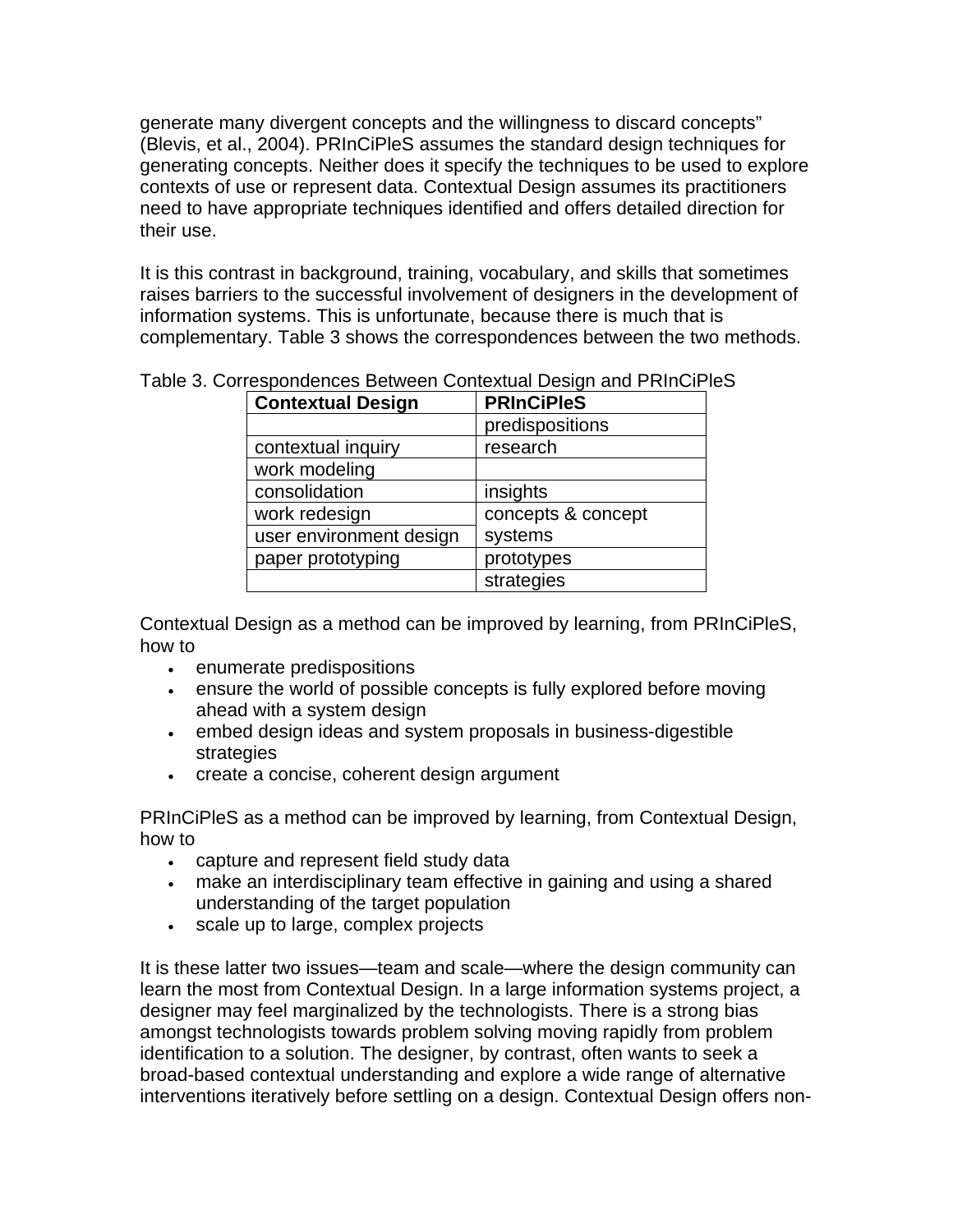designers a step-by-step method for participation in a more studio-like process. Most important, Contextual Design enables all project participants to arrive at a shared understanding of the needs and characteristics of the target population.

## **Conclusions**

Our case study offers just one way Contextual Design and PRInCiPleS can be combined. Depending on the situation, other fruitful combinations can be imagined. For instance, using the Contextual Design user environment design step might have proven to be a useful way to prototype an entire system instead of just one part of the conceptualized system.

Although these methods have grown from different roots, their similarities and complementarities suggest designers and HCI practitioners can surmount barriers to effective participation in interdisciplinary, human-centered design of information systems. The two methods can inform each other and construct bridges between design and software engineering, for the benefit of organizations and users of information systems.

### **Acknowledgements**

This material is based upon work supported by the National Science Foundation under Grant No. 9909068. Any opinions, findings, and conclusions or recommendations expressed in this material are those of the authors and do not necessarily reflect the views of the National Science Foundation.

### **References**

- Beyer, H. and Holtzblatt, K. *Contextual Design: Defining Customer-Centered Systems.* San Francisco: Morgan Kaufmann, 1998.
- Blevis, E. "What Design is Matters Less than What Designs Are: Explanations for HCI and Design, a Case Story." Exploring the Relationship between Design and HCI, workshop at CHI '04, Conference on Human Factors in Computing Systems, Vienna, Austria (April 24-29, 2004).
- Blevis, E., Rogers, Y., Siegel, M., Hazlewood, W., and Stephano, A. "Integrating HCI and Design: HCI/d at IUB, a Design Education Case Story." Exploring the Relationship between Design and HCI, workshop at CHI '04, Conference on Human Factors in Computing Systems, Vienna, Austria (April 24-29, 2004).
- Carroll, J.M. *Making Use: Scenario-Based Design of Human-Computer Interactions*. Boston: MIT Press, 2000.

Curtis, P., Heiserman, T., Jobusch, D., Notess, M., & Webb, J. "Customer-Focused Design Data in a Large, Multi-Site Organization. In Proceedings of